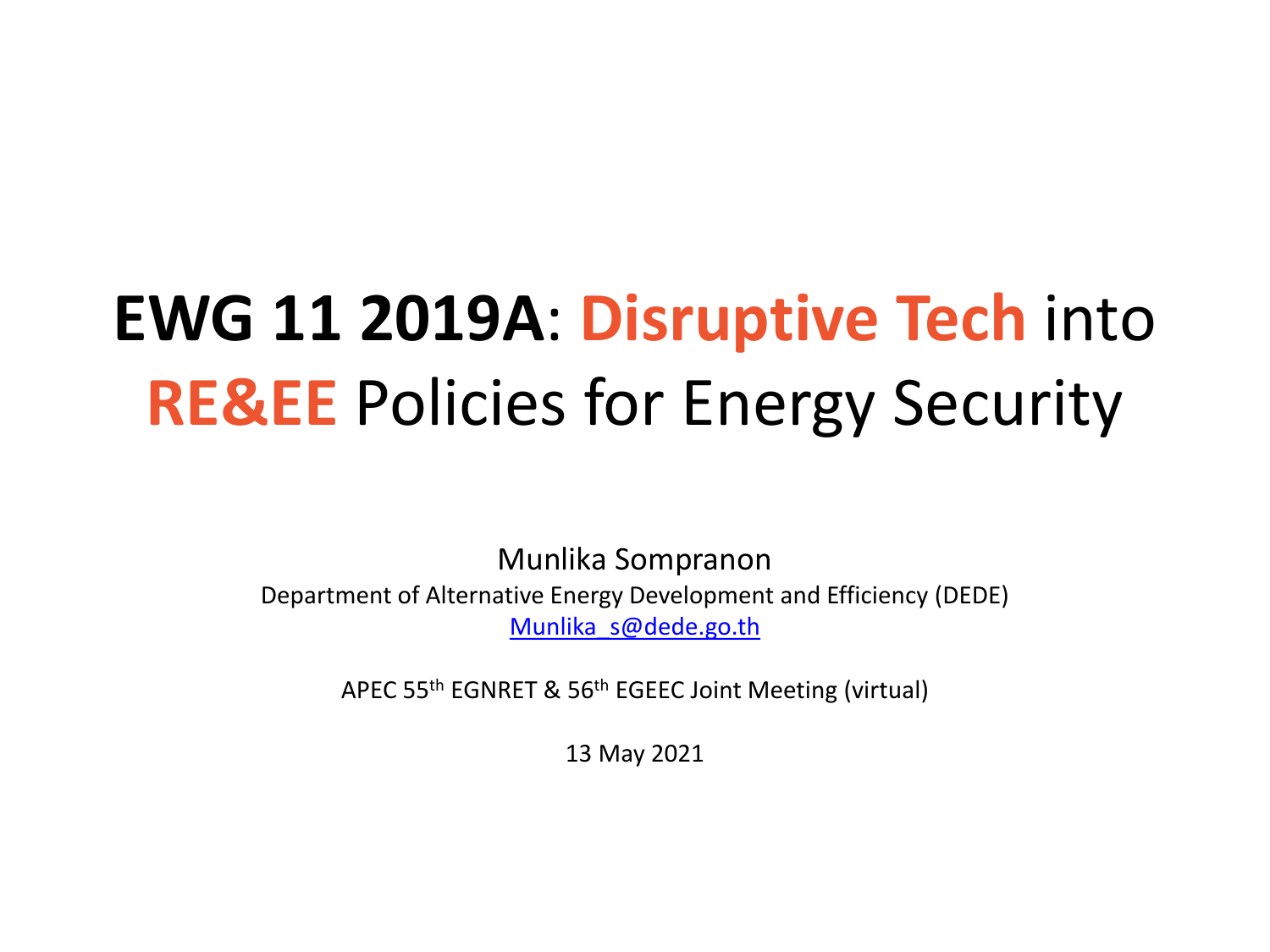

**Asia-Pacific Economic Cooperation** 



## **EWG 11 2019A**: **Disruptive Tech** into **RE&EE**  Policies for Energy Security

- **Objective** 
	- To review the impact of disruptive technologies on the power generation and distribution, transport, and buildings sector
	- To share best practices on RE&EE policies to accommodate the disruptive technologies
	- To build capacity on integration of the disruptive technologies for energy security
- **Duration** 
	- April 2020 October 2021 (after extension)
- Contractor & Team members
	- Chiang Mai Rajabhat University
- Progress
	- Progress Report 1 submitted
	- WS organized (virtual) on 29-30 Apr 2021
		- $\checkmark$  98 participants from 13 Economies (31 female: 67 male) attended virtual
		- Best practices on disruptive tech supporting RE&EE policies shared
		- Sarainstorming on RE&EE policies for smooth integration of disruptive technologies
- Future Work
	- Drafting final report with policy recommendation on accommodating disruptive tech on RE&EE policies
- Cooperation between RE&EE experts
- $\left(\text{CMRU}\right)$  and  $\left(\text{CMRU}\right)$ • Support draft RE&EE polices to integrate disruptive tech toward